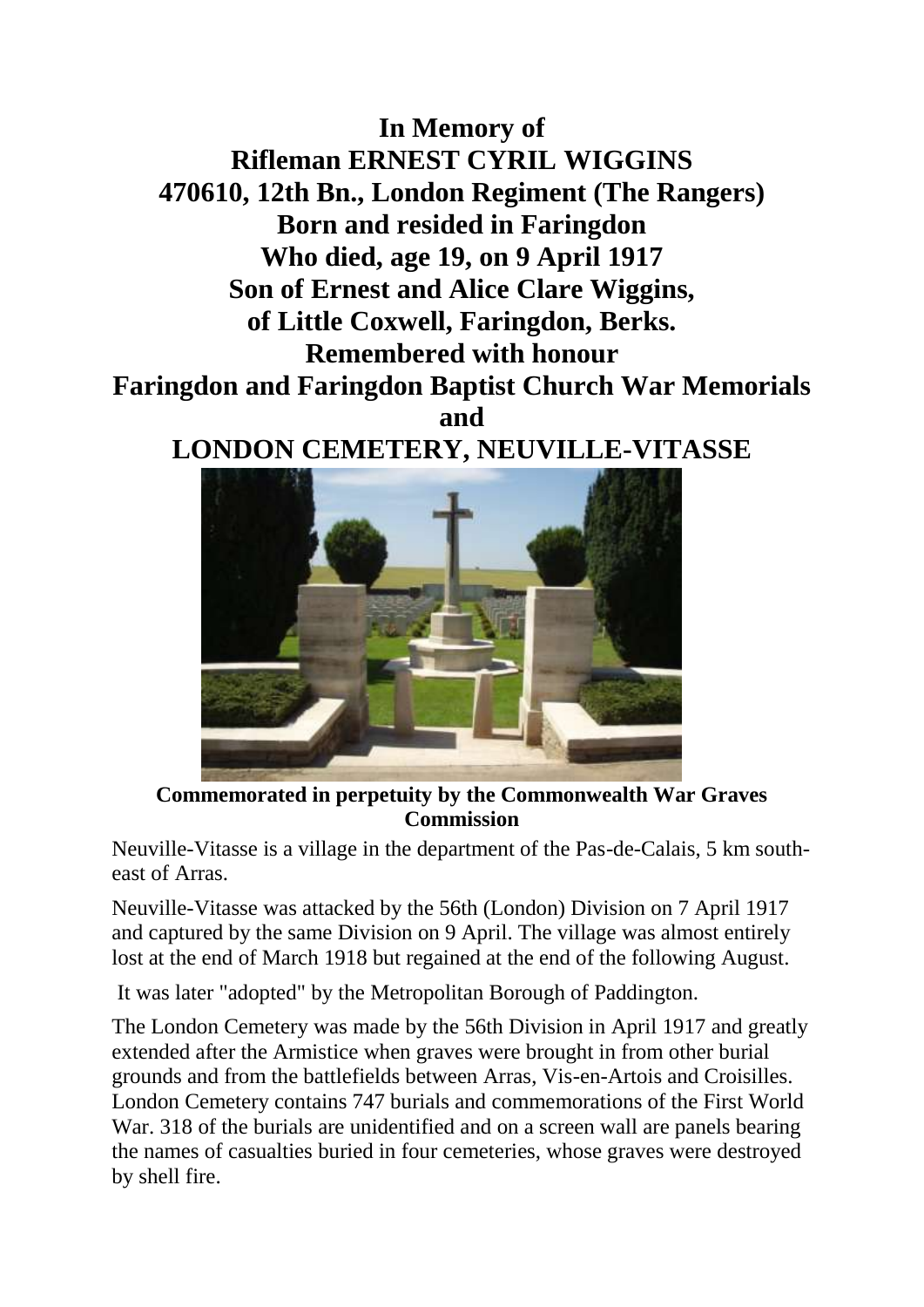9/11/12 4:51 pm

| B<br>B<br>蛔<br>$\overline{1}$<br>s.<br>012<br>$100\%$ $\blacktriangleright$<br>Timage Number<br>Prev<br>in.<br><b>Dut</b><br><b>Next</b>                                                            |                                                                                                       | ₩<br><b>Print</b><br>Sayna |
|-----------------------------------------------------------------------------------------------------------------------------------------------------------------------------------------------------|-------------------------------------------------------------------------------------------------------|----------------------------|
| Einth.<br>Num-<br>*12 Lond R.<br>WIGGINS<br>Emald<br>$x + p_1 = p_0$<br>Nepst.<br>Paps.<br><b>Taimmt</b><br><b>Birmine</b><br>5                                                                     | BertL Na<br>$\widehat{\varphi}_{\tau \varepsilon}$<br>2420<br>470610<br><b>Bemach-</b><br>RINQ6C.9444 | Killed in                  |
| $\overbrace{\liminf_{n\to\infty}\limsup_{n\to\infty}\limsup_{n\to\infty}}^{\text{Uniform}(n)}\mathscr{D}^{\text{H}}\mathscr{Q}\text{-}\mathscr{B}\text{-}\mathscr{C}\mathscr{C}$<br>Correspondence. | K isco.                                                                                               |                            |
| Address.                                                                                                                                                                                            |                                                                                                       |                            |
| SHAWAHA WE'W BOWER HELL WIN BUILT SA SINCE                                                                                                                                                          |                                                                                                       |                            |

 $1$  of  $\ensuremath{\mathbb{T}}$ 

bit-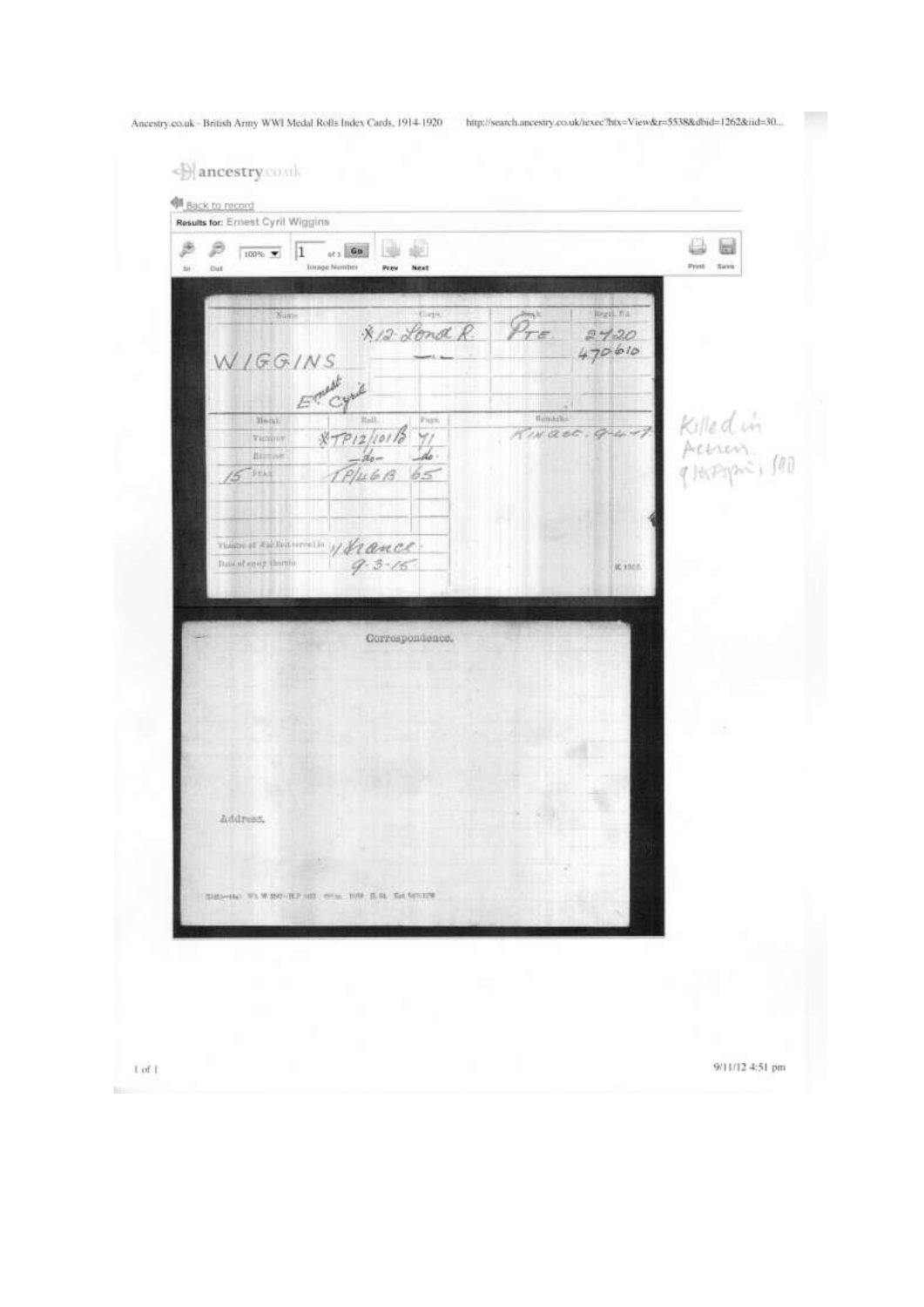France-Google Maps<br>British attack from Road. **Contract** http://maps.google.com/ HAS IT IN UNIV. He the YEW DA Hel to the mail German Front Line opposes. 9th April 1917.<br>It was correred in Snow. The London Cemetery Newville Vitasse 11/11/12 3:24 am  $1$  of  $1$